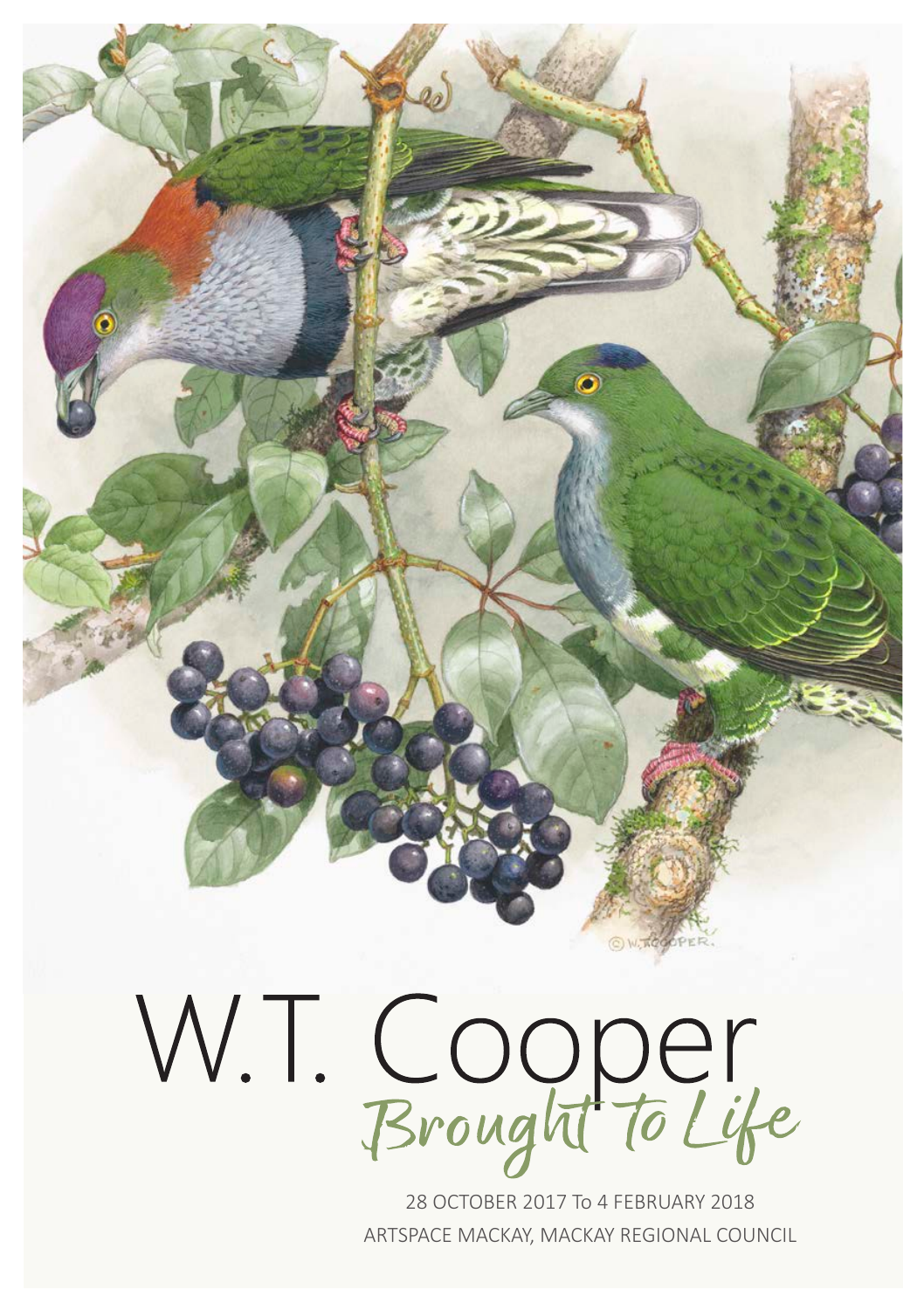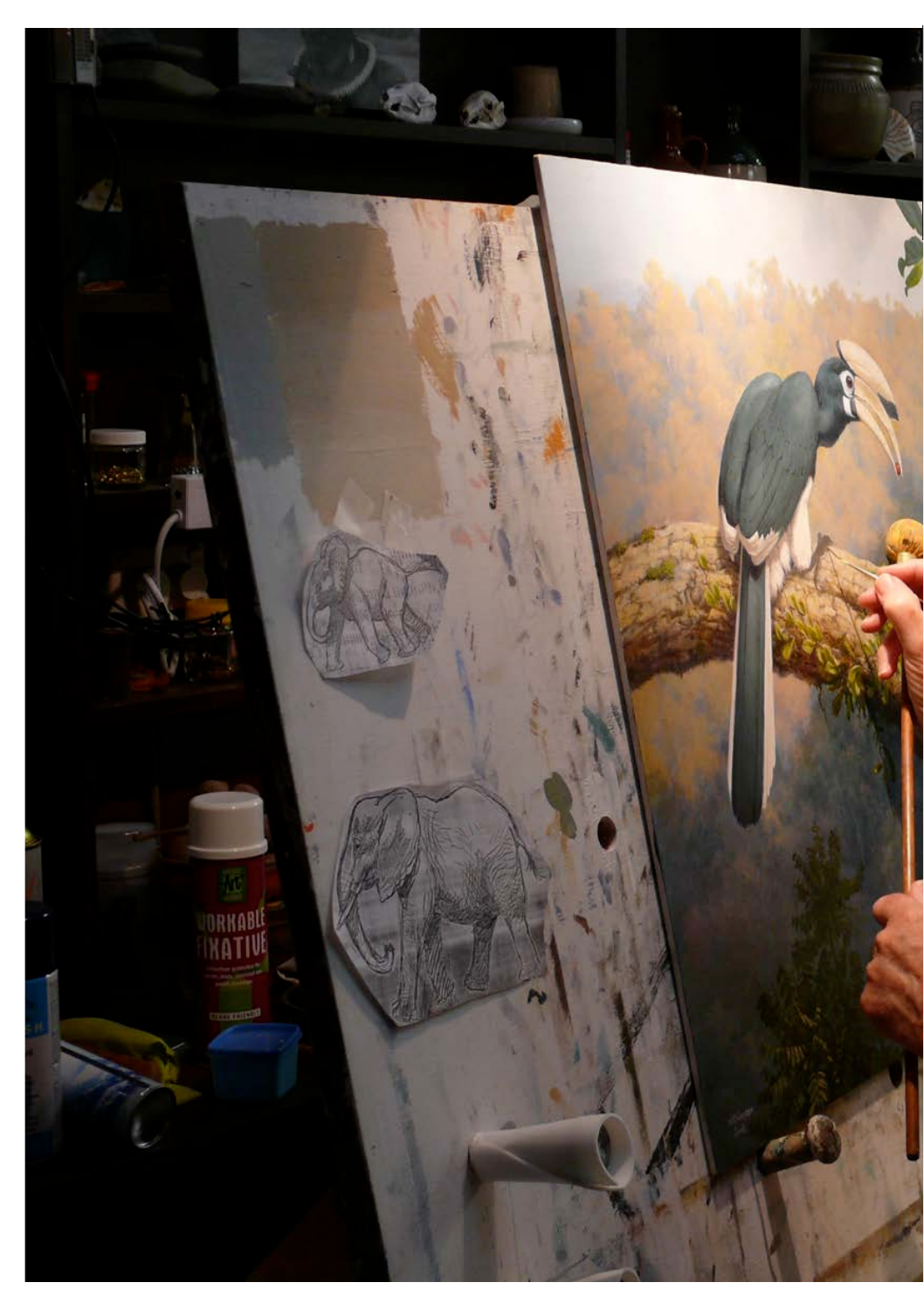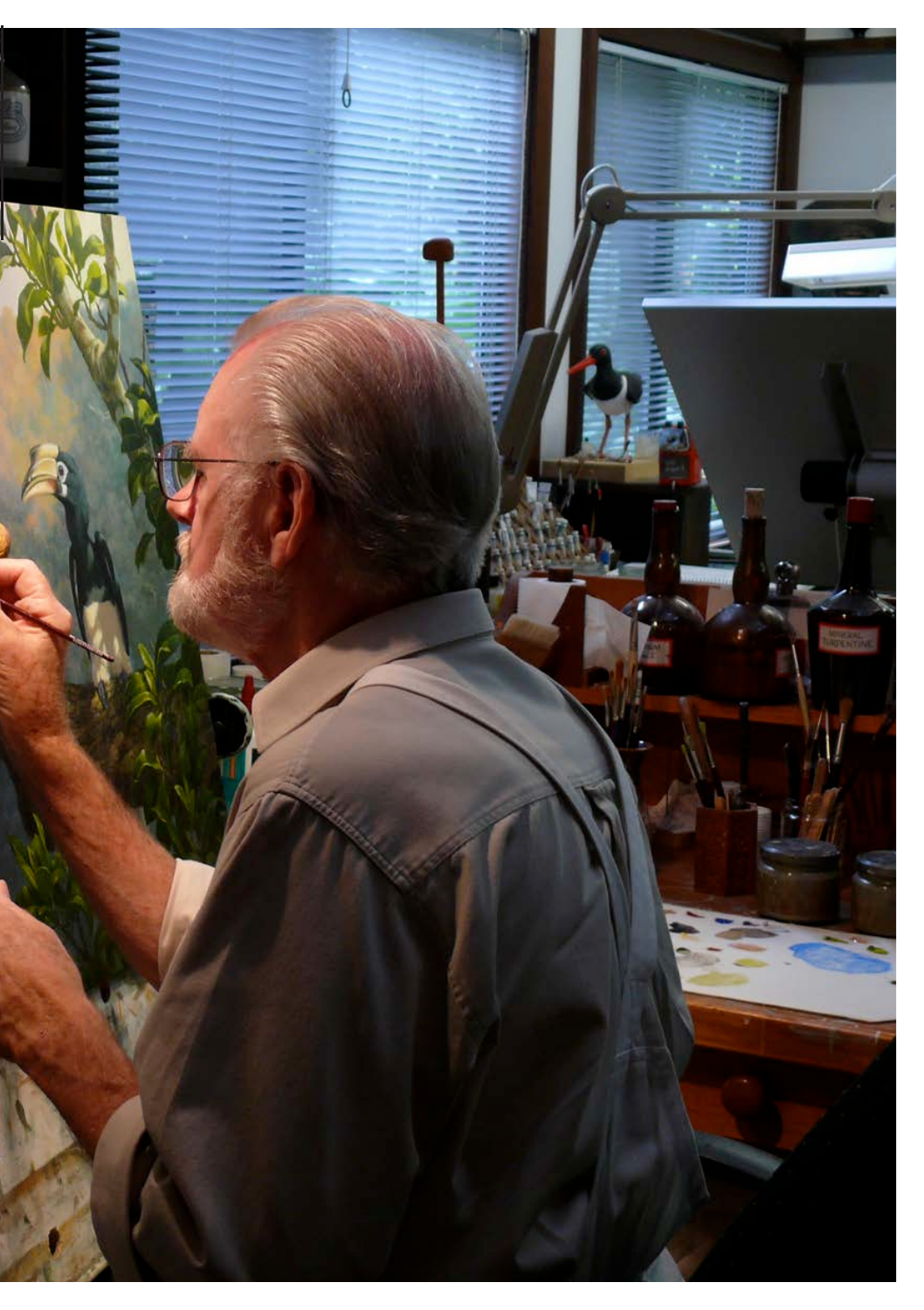

Above: **William T. COOPER** *Wompoo Fruit-dove, calling posture, underwing, alert posture on nest, preening* (detail). 2005-09. Watercolour and pencil. Collection of Mitchell Library, State Library of New South Wales. Image courtesy of William T. Cooper.

Cover image: **William T. COOPER** *Superb Fruit Dove*. 2005 - 2009. Watercolour. 67 x 51cm. Collection of Mitchell Library, State Library of New South Wales. Image courtesy of William T. Cooper.

Inside cover: **William T. Cooper** in his studio painting an Oriental Pied Hornbill in 2008. Image courtesy of William T. Cooper.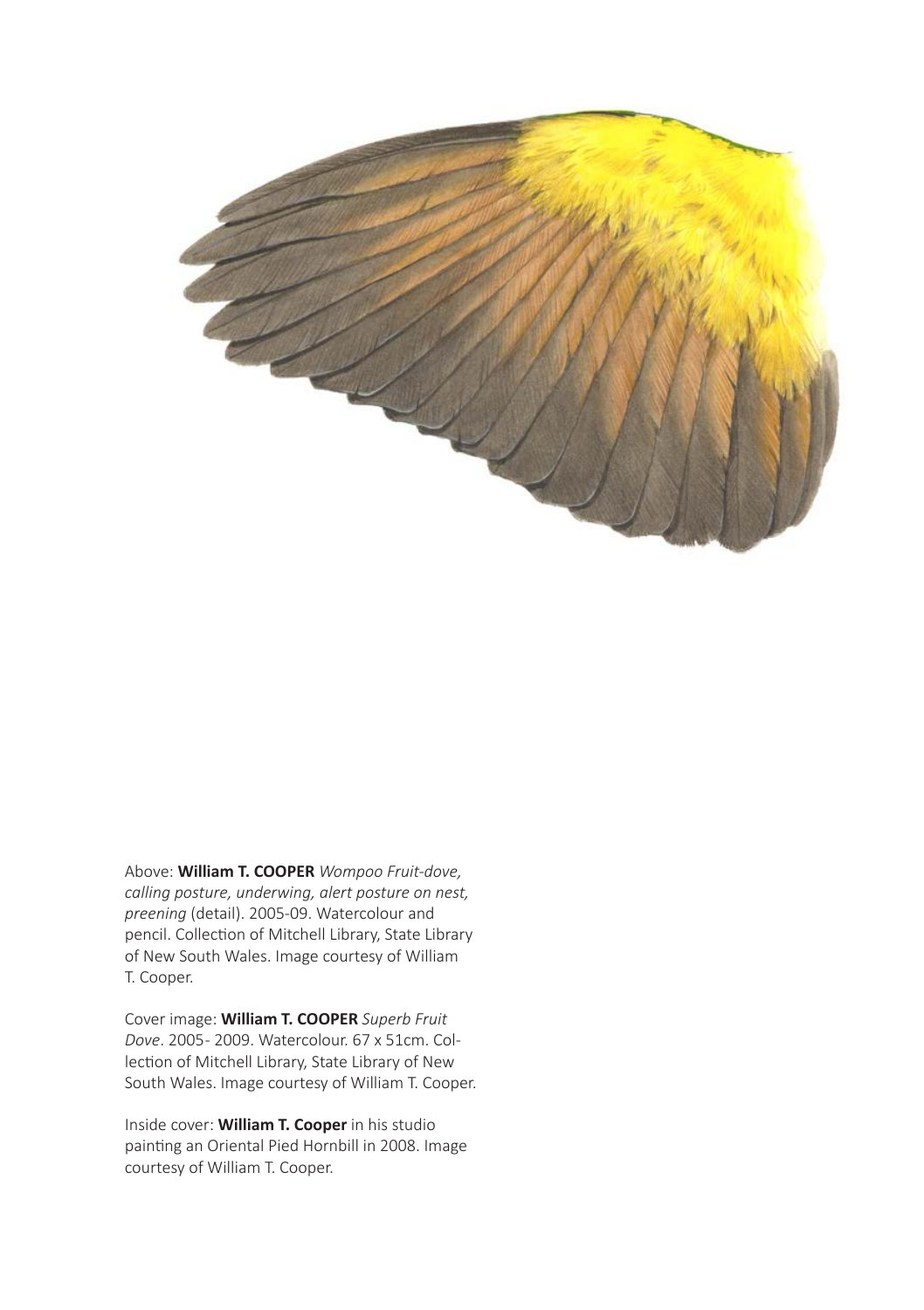## William T. Cooper *Brought to life*

*When an individual [bird] is seen gliding through the woods and close to the observer, it passes like a thought, and on trying to see it again, the eye searches in vain; the bird is gone.* John James Audubon, 1840.

A steady rise in environmental consciousness has fostered a growing desire to connect with the natural world and along with this has come a resurgence of interest in the birdlife that lives around us. An enduring source of mystery, the magic of birds continues to create awe in the viewer.

Audubon's intuitive description of a pigeon in flight clearly defines the ephemeral nature of all birds. Hovering somewhere between the earth and sky, the city and the rainforest , overabundance and paucity of numbers, birds are a part of our world, but never really within our reach. Their feathers, flight and song have inspired artists for centuries, none more so than William T Cooper, an artist whose depiction of the complex interplay between avian life and the environment vividly displays both curiosity and wonder.

An illustrator of several significant publications, including *A Portfolio of Australian Birds, Parrots of the World, Birds of Paradise* and *Pigeons and Doves of Australia*, Cooper lived for many years in the Atherton tablelands in tropical north Queensland. The artist spent many hours in the field observing birds in the wild before capturing them in lively sketches brought to life in his studio. The real genius of Cooper's work is in how he not only depicts the birds in their habitat for scale and relevance, but also how he presents them as one would most often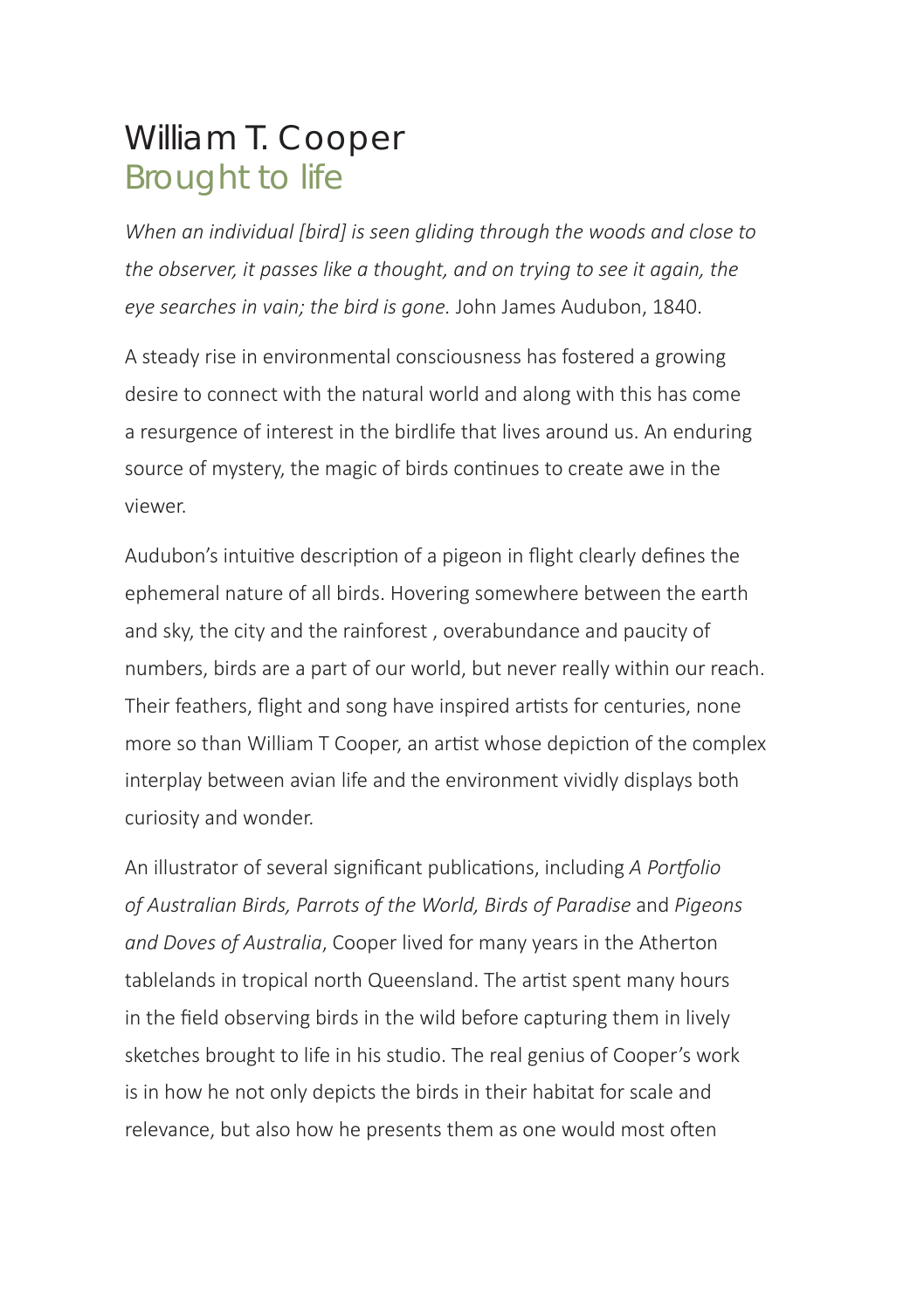encounter them. From the raucous Cockatoos, large and noisy in the landscape to the timid Brown Quail, well camouflaged in dry grass and leaf litter, Cooper's passion for his subject is evident in each painting. Cooper's birds are not only technically superb, with every feather delineated, they readily reveal birds as living, dynamic creatures whose intrinsic beauty and vitality are worthy of our study and preservation.

Birds are synonymous with flight and as such are a potent symbol and embodiment of many of humanity's hopes and dreams. They hint at both the human and the divine spirit through their soaring freedom of movement and their linking of earth and sky. We can trace bird imagery from the cave paintings of the Palaeolithic era to the present day and across all world cultures. While artists have historically created images of birds for the purposes of scientific inquiry, taxonomy or spiritual symbolism, rarely are birds painted with the skill and integrity afforded to them by Cooper.

The Passenger pigeon referred to in Audubon's quote were once the most populous bird in North America, they migrated in flocks of billions. Sadly, in just 50 or 60 years, they were gone — habitats were destroyed, hunters were voracious, the Passenger pigeon was extinct. Pigeons are seemingly expendable birds; the pigeon is considered to be a pest, a 'rat of the sky'. Cooper represents them differently with regal poses, lively gatherings, and in calm repose. In his watercolour painting *Feral pigeons*, 2014, he shows the iridescent colours of the throat and breast feathers in contrast to the light and dark greys of the head, body and wings. The proud look of the strutting pigeon can be attributed to Cooper's concise portrayal of this common bird, his treatment of its plumage laid against the rusty iron and worn paint work is just magical.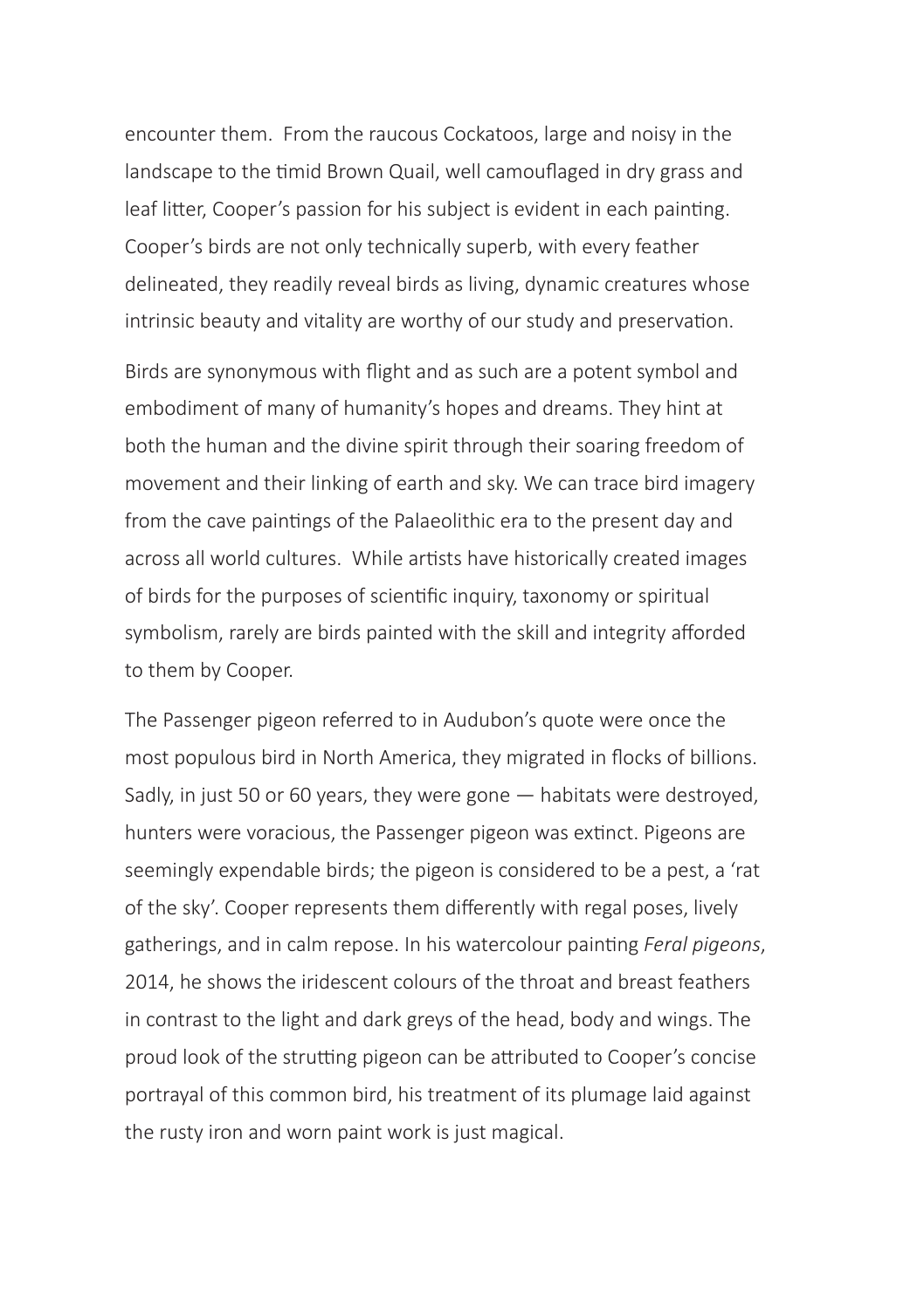Cooper's oil painting *Rainbows on the Moor*, 2012, which appears on the front cover of his biography by Penny Olsen, *William T Cooper: An eye for nature*, depicts these brilliantly coloured birds in their natural habitat. Cooper is a genius at outlining their shapes and movement. The red, orange, greens and soft blue of their plumage creating a frisson of excitement as ominous dark clouds form in the background. His attention to sunlight and shade is as skilful as his rendering of the birds and foliage themselves. Perched on the flower spike of a grass tree, their life and vitality reverberates across the surface of the painting, it is almost as if the lorikeets are energised by the approaching storm.

*Three species of rosella*, 1970, shows an extraordinary diversity of colour combinations, not what we expect when we think of a rosella. From pale lemon yellow to burnt orange and deep midnight blue, the birds illustrate Cooper's skill not only with watercolours and composition, but his ability to observe and create an uncanny presence in a painting. Similarly, we can see in his work *Superb fruit dove,* 2014 not only the distinctive colouring of the birds but also the plump, purplish fruit of the rainforest that nourishes the pair of doves. This for me is the real genius of Cooper's work. They are carefully posed, allowing us to observe and understand the anatomy of the bird, they are in scale with the landscape and yet they are painterly and tenderly drawn.

Legendary wildlife filmmaker Sir David Attenborough viewed William T Cooper as ''Australia's greatest living scientific painter of birds,'' adding, ''he is possibly the best in the world.'' The self-taught artist was the subject of Attenborough's 1993 TV documentary *Portrait Painter to the Birds* and the two men became good friends. In 2014 Sara Scragg made a documentary titled *Birdman: The Art of William T Cooper*, which we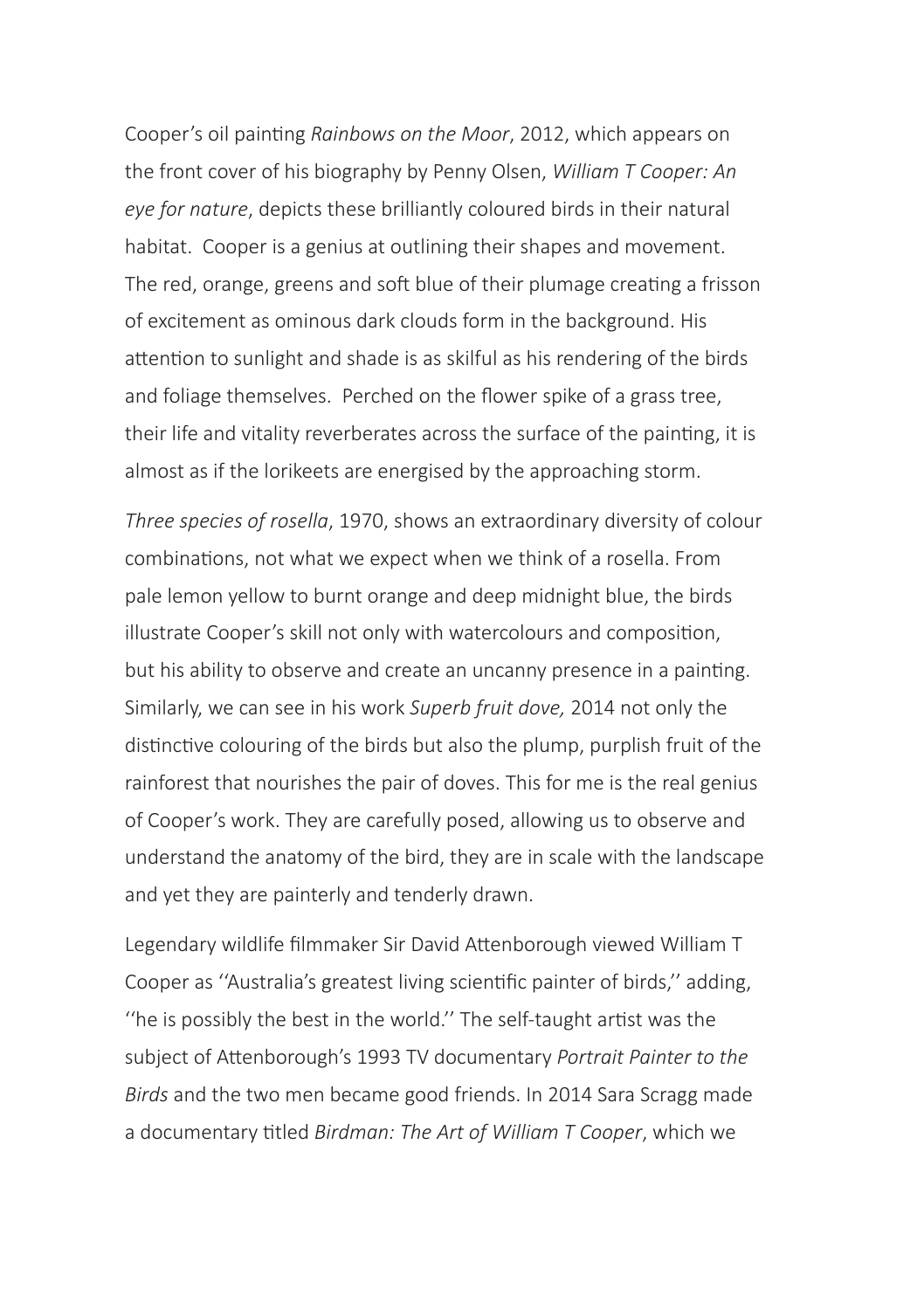have screening that follows the artist's development from a landscape painter to a world-renowned painter of birds. Cooper had his final exhibition at Morpeth Gallery in 2014 where all works sold out in less than an hour, a major achievement that very few artists ever experience.

In 1992 the Academy of Natural Sciences Philadelphia USA presented Cooper with their gold medal for distinction in natural history artthe first and only Australian recipient in its 190-year history. In 1994, Cooper was awarded the Order of Australia (AO) in recognition of his contribution to art and natural history. Cooper was an artist who deftly crossed the boundary between science and art, 'digging it out of stale museum cases', he reinvigorated the art of scientific illustration. Cooper proved that these two fields of study are not at odds with each other but rather symbiotic; in his work each supports the other.

JULIE SKATE

Director, Artspace Mackay Mackay Regional Council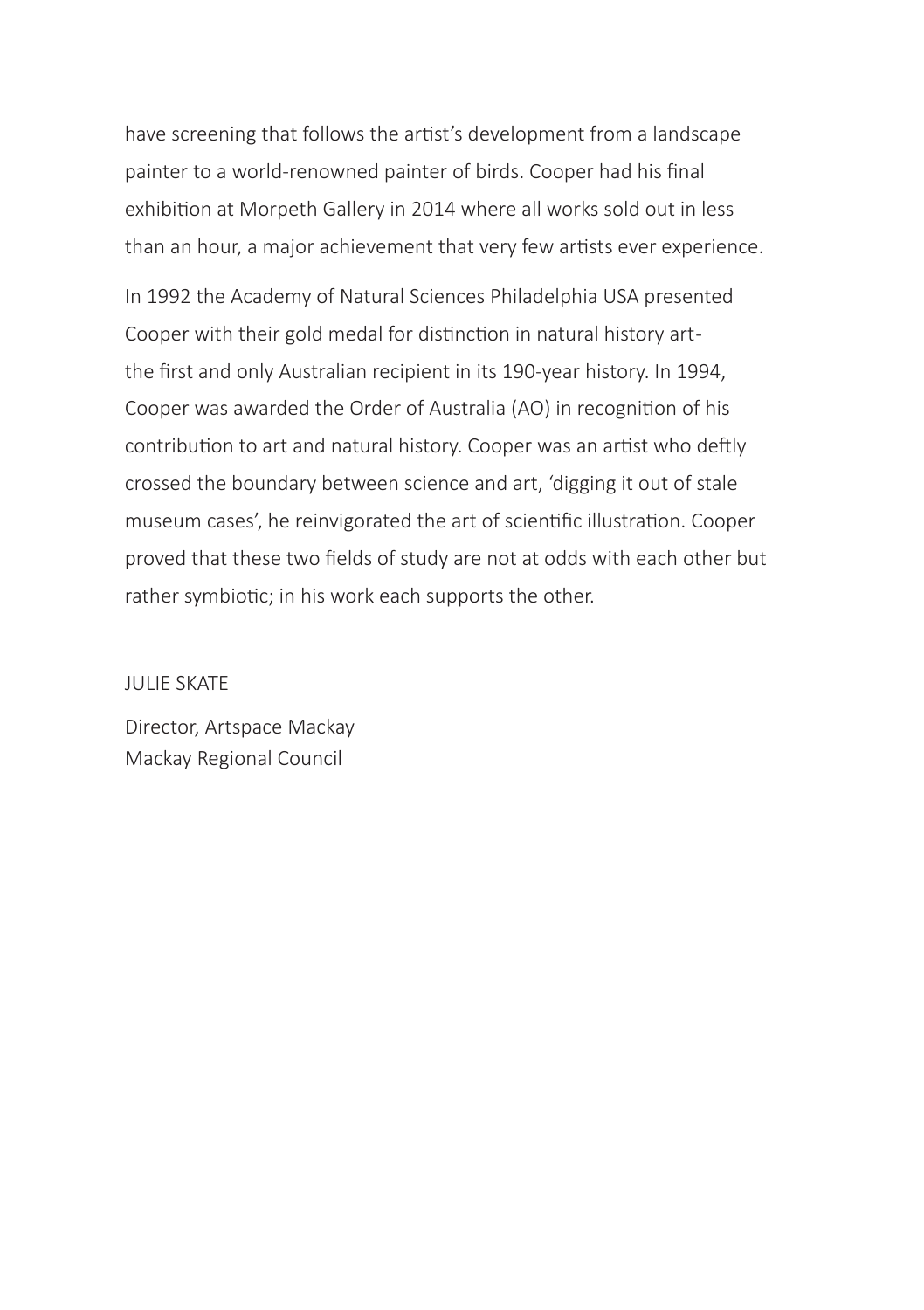

**William T. COOPER** *Wompoo Fruit-dove, calling posture, underwing, alert posture on nest, preening* (detail). 2005-09. Watercolour and pencil. Collection of Mitchell Library, State Library of New South Wales. Image courtesy of William T. Cooper.

Image overleaf: **William T. COOPER** *Sharing the seep*. 2012. Acrylic on board. Private collection. Image courtesy William T. Cooper.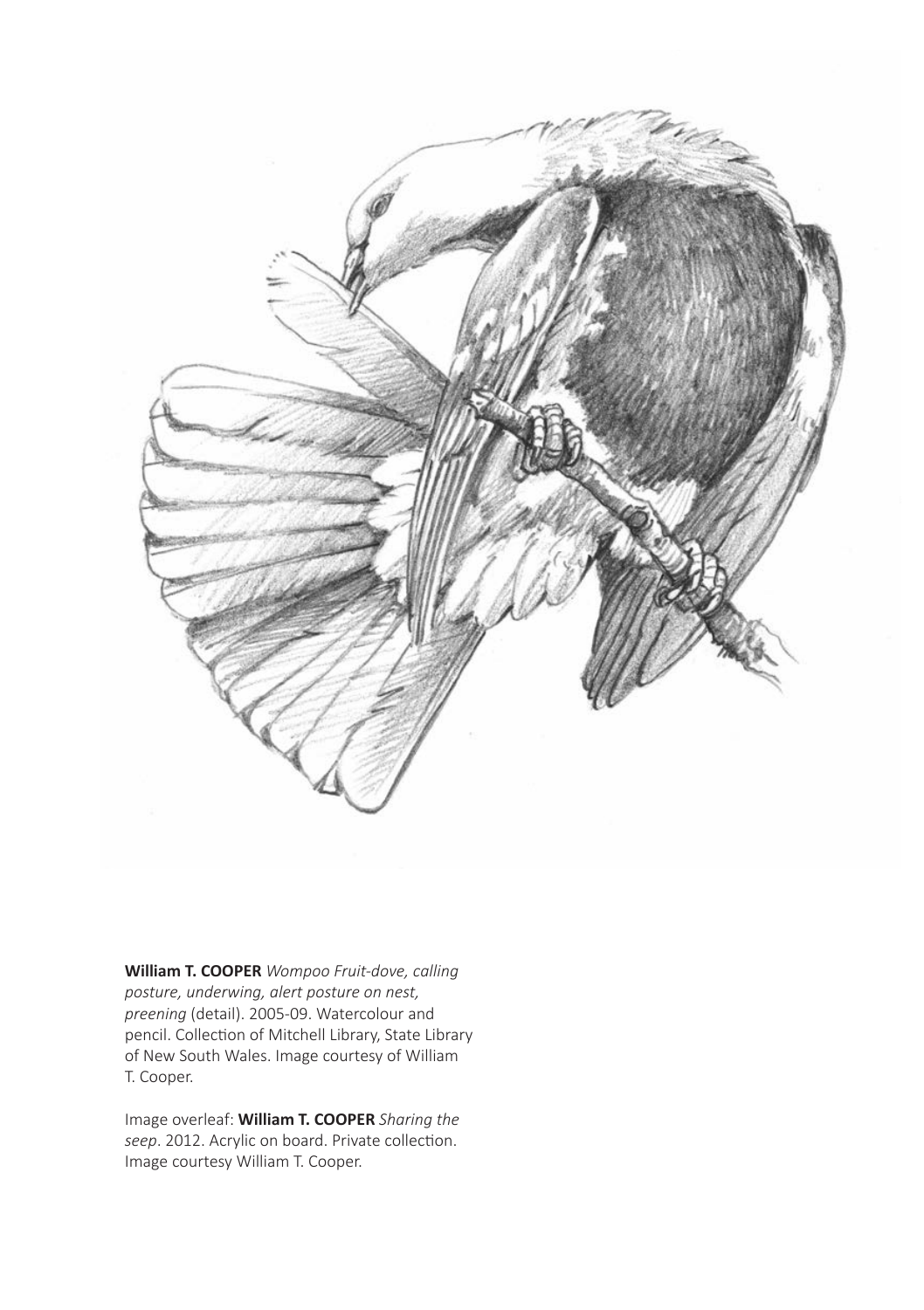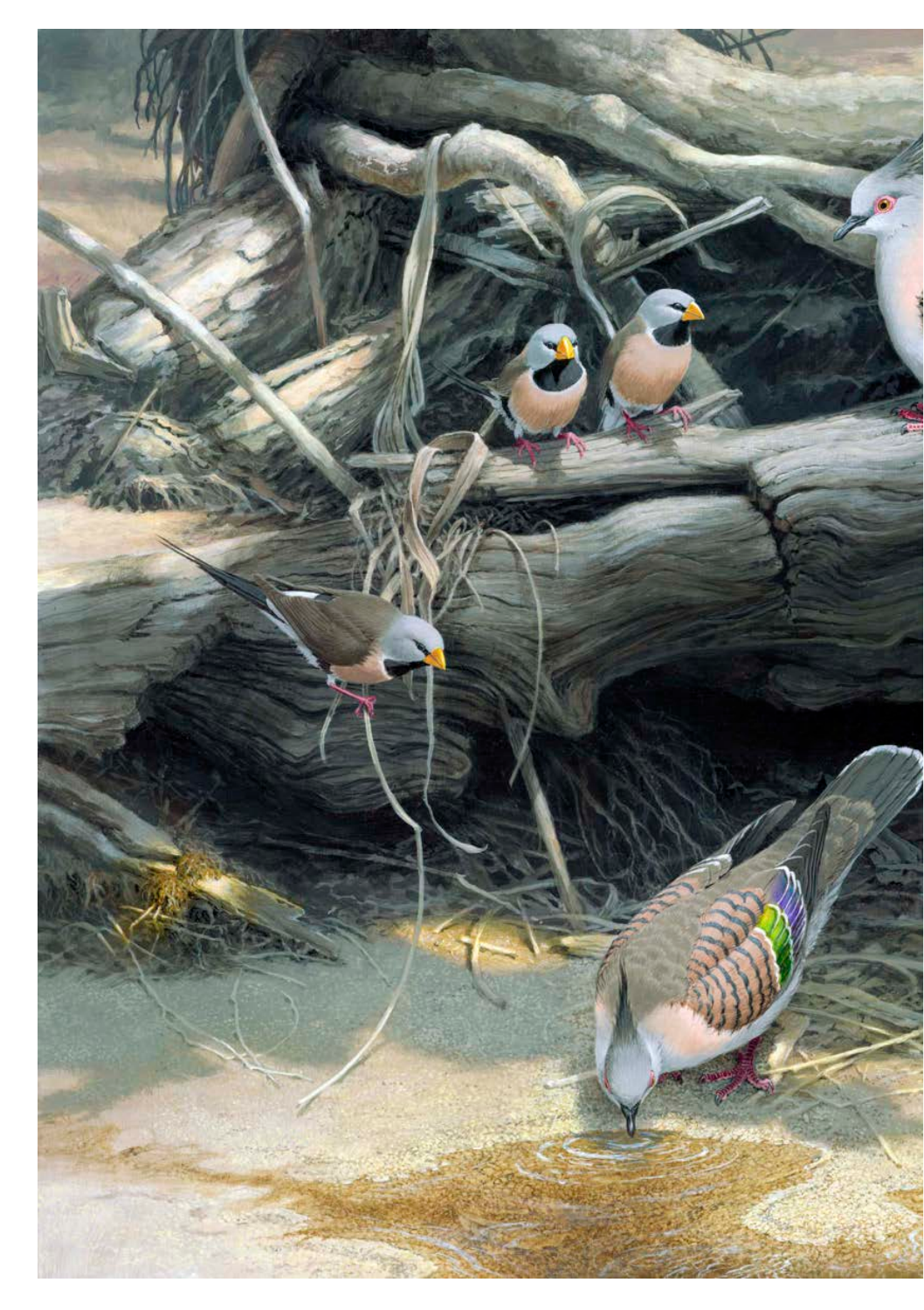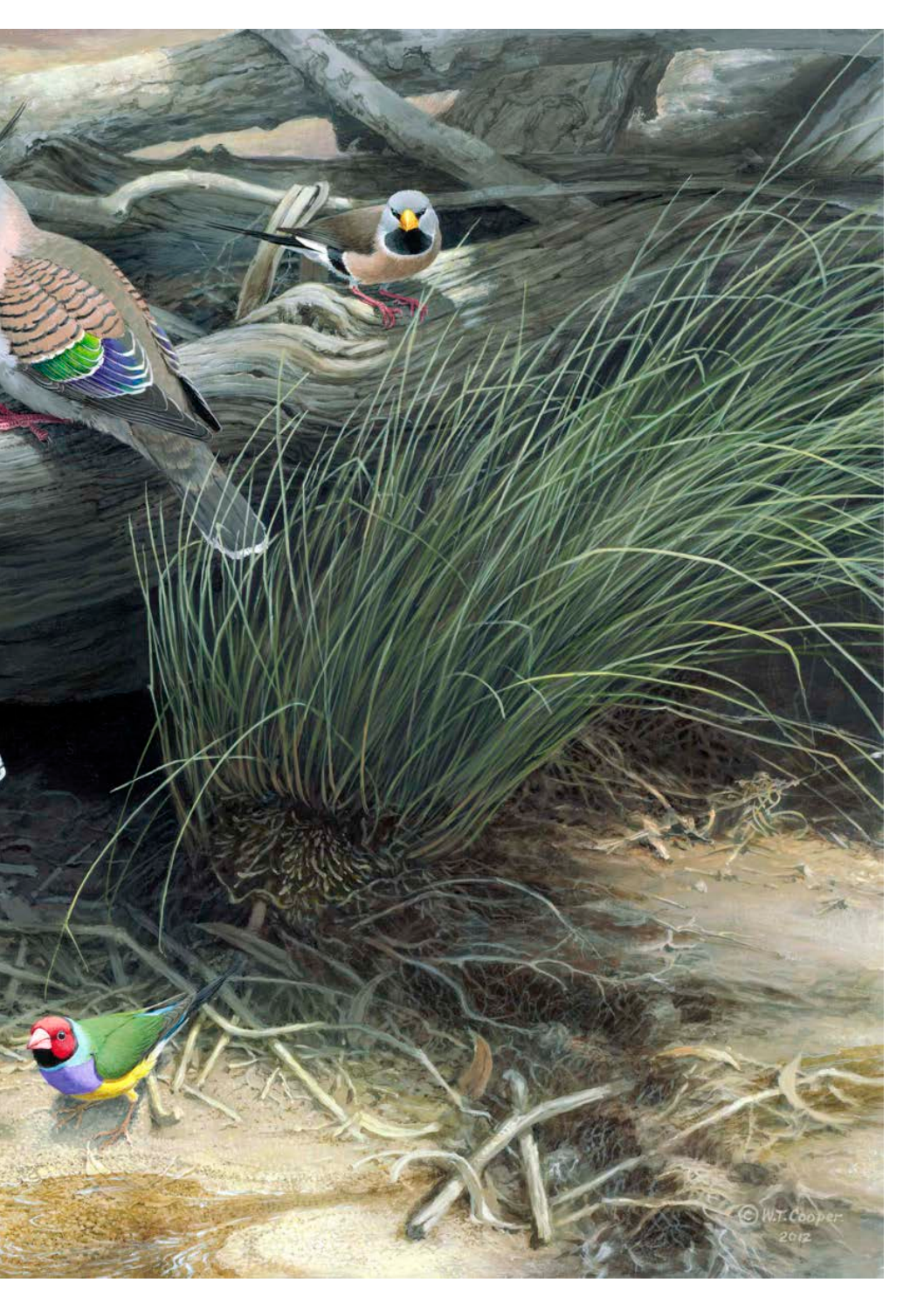## William T. Cooper Brought To Life

## **William T. COOPER 1934 - 2015**, born Newcastle NSW

*Fruits of the tropical rainforest* 2004. Watercolour. Mitchell Library, State Library of New South Wales. Purchased, 2012.

*Red-legged pademelon* 2005-09. Watercolour. Mitchell Library, State Library of New South Wales. Purchased, 2012.

*Musky-rat kangaroo* undated. Watercolour. Mitchell Library, State Library of New South Wales. Purchased, 2012.

*Collector's edition cover design* 2005- 09. Watercolour. Mitchell Library, State Library of New South Wales. Purchased, 2012.

*Australian bush-turkey* undated. Watercolour. Mitchell Library, State Library of New South Wales. Purchased, 2012.

*Green ringtail possum (head and torso)*  2004. Watercolour. Mitchell Library, State Library of New South Wales. Purchased, 2012.

*Rose crowned pigeon calling, uppertail; rose crowned pigeon - western race* 2005-09. Watercolour and pencil sketch. Mitchell Library, State Library of New South Wales. Purchased, 2012.

*Crimson rosella* 2005-09. Watercolour. Mitchell Library, State Library of New South Wales. Purchased, 2012.

*Wompoo fruit-dove calling posture, underwing, alert posture on nest, preening* 2005-09. Watercolour and pencil sketch. Mitchell Library, State Library of New South Wales. Purchased, 2012.

*Common Bronzewing pigeon bowing, stretching tail and wing, preening* 2005-09. Watercolour and pencil sketch. Mitchell Library, State Library of New South Wales. Purchased, 2012.

*Common Bronzewing pigeon upper underwing and upper tail pattern* 2005- 09. Watercolour. Mitchell Library, State Library of New South Wales. Purchased, 2012.

*Male crested Bronzewing pigeon precombat, underwing, bowing display*  2005-09. Watercolour and pencil sketch. Mitchell Library, State Library of New South Wales. Purchased, 2012.

*Sketch of basket and tracksuit pants* undated. Pencil sketch. Mitchell Library, State Library of New South Wales. Purchased, 2012.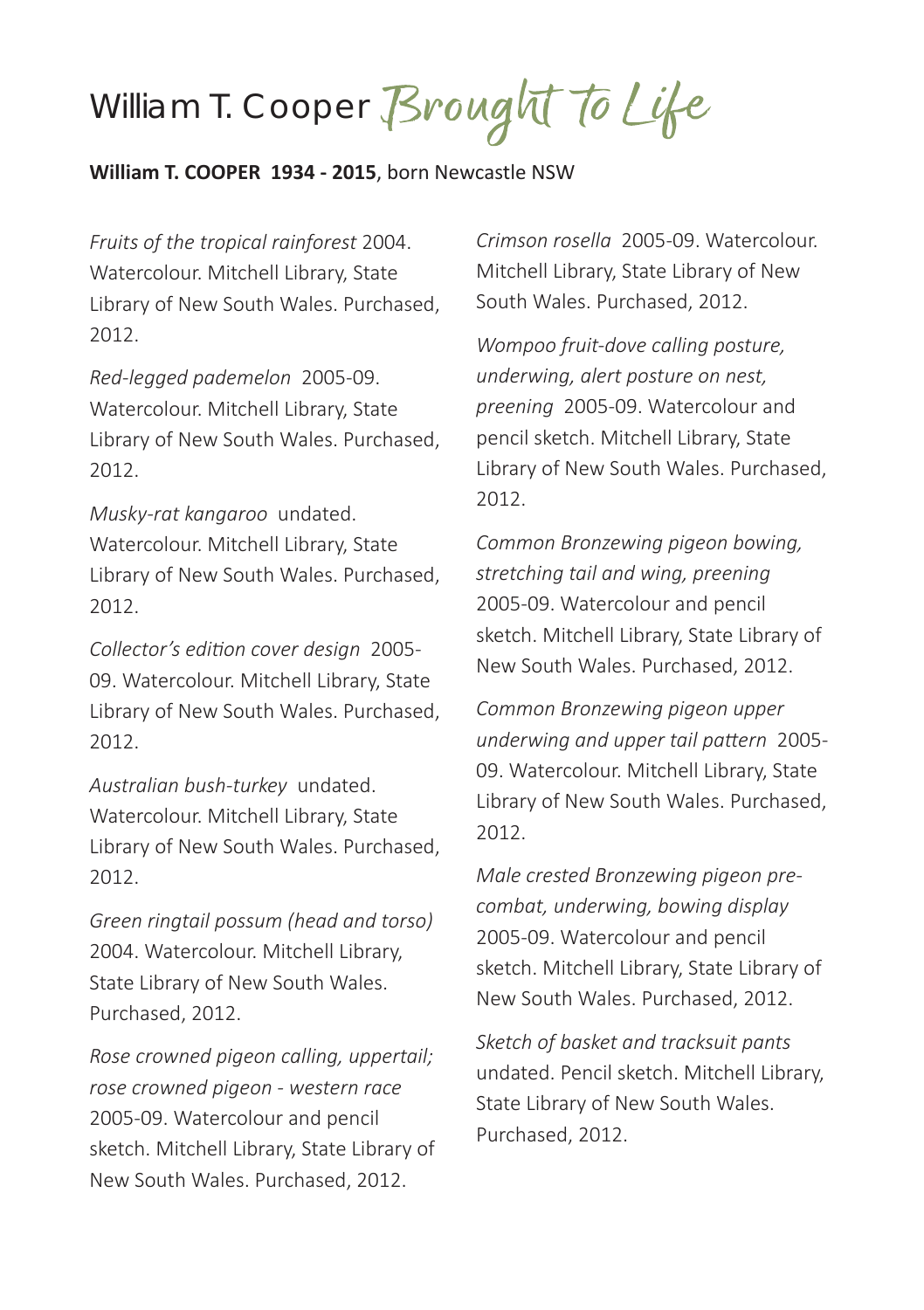*Sketch of Wendy at work* undated. Pencil sketch. Mitchell Library, State Library of New South Wales. Purchased, 2012.

*Sketch of woman dressing* undated. Pencil sketch. Mitchell Library, State Library of New South Wales. Purchased, 2012.

*Sketch of lion cub head* undated. Ink and pencil sketch. Mitchell Library, State Library of New South Wales. Purchased, 2012.

*Sketch of boat, boat house and lantana* undated. Pencil sketch. Mitchell Library, State Library of New South Wales. Purchased, 2012.

*Bar-shouldered dove* 2009. Watercolour and gouache over pencil. Mitchell Library, State Library of New South Wales. Purchased, June 2015.

*Superb fruit-dove* 2005-09. Watercolour and gouache over pencil. Mitchell Library, State Library of New South Wales. Purchased, June 2015.

*Rose-crowned fruit-dove* 2005-09. Watercolour and gouache over pencil. Mitchell Library, State Library of New South Wales. Purchased, June 2015.

*Banded fruit-dove* 2005-09. Watercolour and gouache over pencil. Mitchell Library, State Library of New South Wales. Purchased, June 2015.

*Wompoo fruit-dove* 2008. Watercolour and gouache over pencil. Mitchell Library, State Library of New South Wales. Purchased, June 2015.

*Orange-bellied fruit-dove* 2005-09. Watercolour and gouache over pencil. Mitchell Library, State Library of New South Wales. Purchased, June 2015.

*Topknot pigeon* 2005. Watercolour and gouache over pencil. Mitchell Library, State Library of New South Wales. Purchased, June 2015

*New Zealand pigeon* 2005-09. Watercolour and gouache over pencil. Mitchell Library, State Library of New South Wales. Purchased, June 2015.

*Bourke's parrot; elegant parrot; bluewinged parrot* 1970. Watercolour. Pictures Collection, National Library of Australia.

*Turquoise parrot; turquoise parrot; scarlett-chested parrot* 1970. Watercolour. Pictures Collection, National Library of Australia.

*Orange-bellied parrot; rock parrot* 1970. Watercolour. Pictures Collection, National Library of Australia.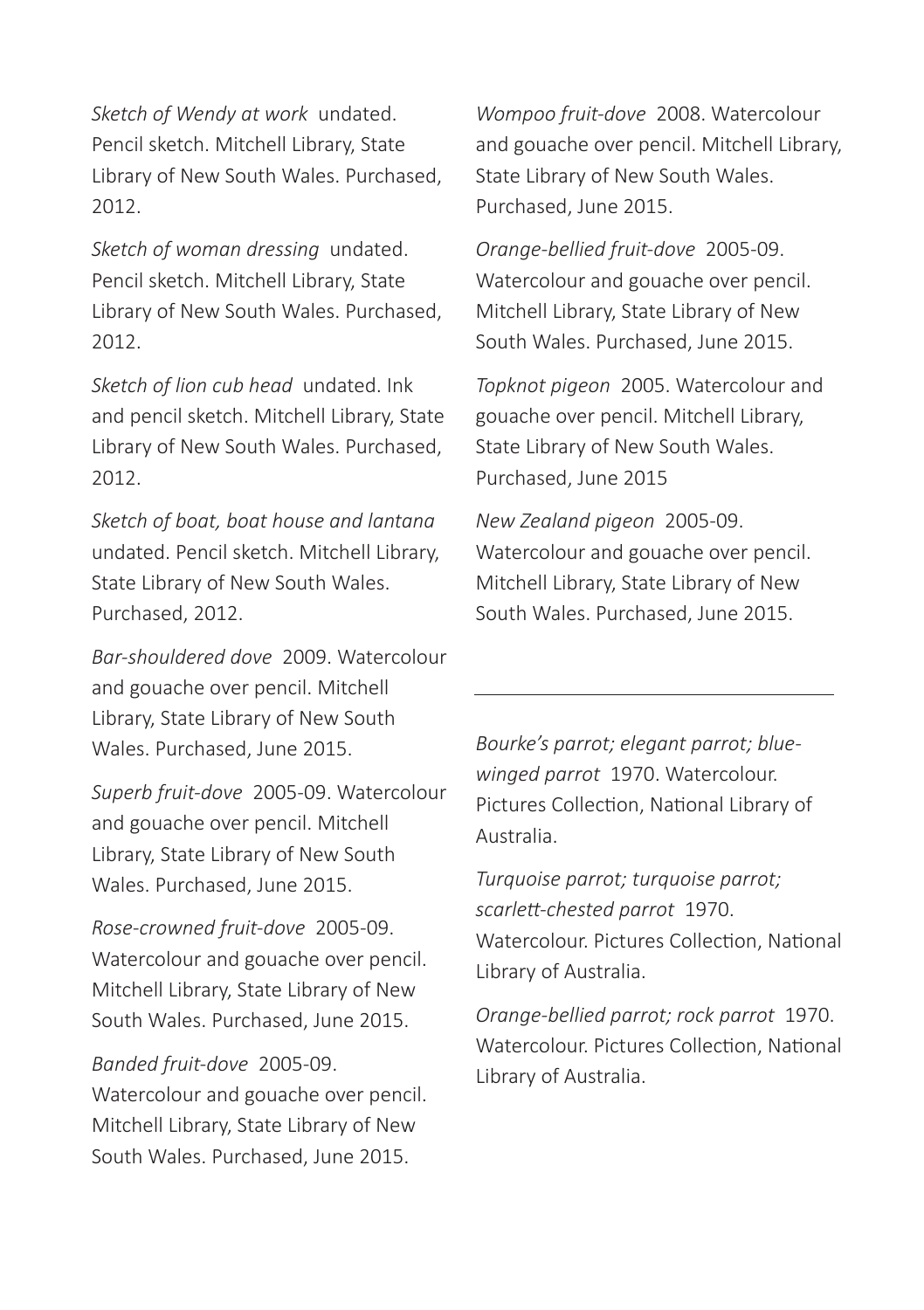*Cloncurry parrot; Mallee ringneck parrot; Port Lincoln parrot* 1970. Watercolour. Pictures Collection, National Library of Australia.

*Galah* 1970. Watercolour. Pictures Collection, National Library of Australia.

*Australian king parrot* 1970. Watercolour. Pictures Collection, National Library of Australia.

*Palm cockatoo* 1970. Watercolour. Pictures Collection, National Library of Australia.

*Sulphur-crested cockatoo, blue-eyed cockatoo* 1970. Watercolour. Pictures Collection, National Library of Australia.

*Cockatiel* 1970 Watercolour. Pictures Collection, National Library of Australia

*Crimson rosella; crimson rosella; eastern rosella* 1970. Watercolour. Pictures Collection, National Library of Australia

*Major Mitchell's cockatoo; citroncrested cockatoo, lesser sulphur-crested cockatoo* 1970 Watercolour. Pictures Collection, National Library of Australia

*Yellow-faced Amazon* 1970. Watercolour. Pictures Collection, National Library of Australia.

*Imperial amazon* 1971. Watercolour. Pictures Collection, National Library of Australia.

*St. Lucia amazon* 1972. Watercolour. Pictures Collection, National Library of Australia.

*Yellow-tailed cockatoo, and the whitetailed cockatoo, Eastern Australia* 1970. Watercolour. Pictures Collection, National Library of Australia.

*Ambonia king parrot; green-winged king parrot; green-winged king parrot* 1971. Watercolour. Pictures Collection, National Library of Australia.

*Dusky lory* 1970. Watercolour. Pictures Collection, National Library of Australia.

*Three species of rosella* 1970. Watercolour. Pictures Collection, National Library of Australia.

*Three species of parrot* 1970. Watercolour. Pictures Collection, National Library of Australia.

*Australian king parrot* 1970. Watercolour. Pictures Collection, National Library of Australia.

Rainbows on the moor 2012. Oil on canvas. 71 x 88 cm. Private collection.

Sharing the seep 2012. Acrylic on board. 85 x 60 cm. Private collection.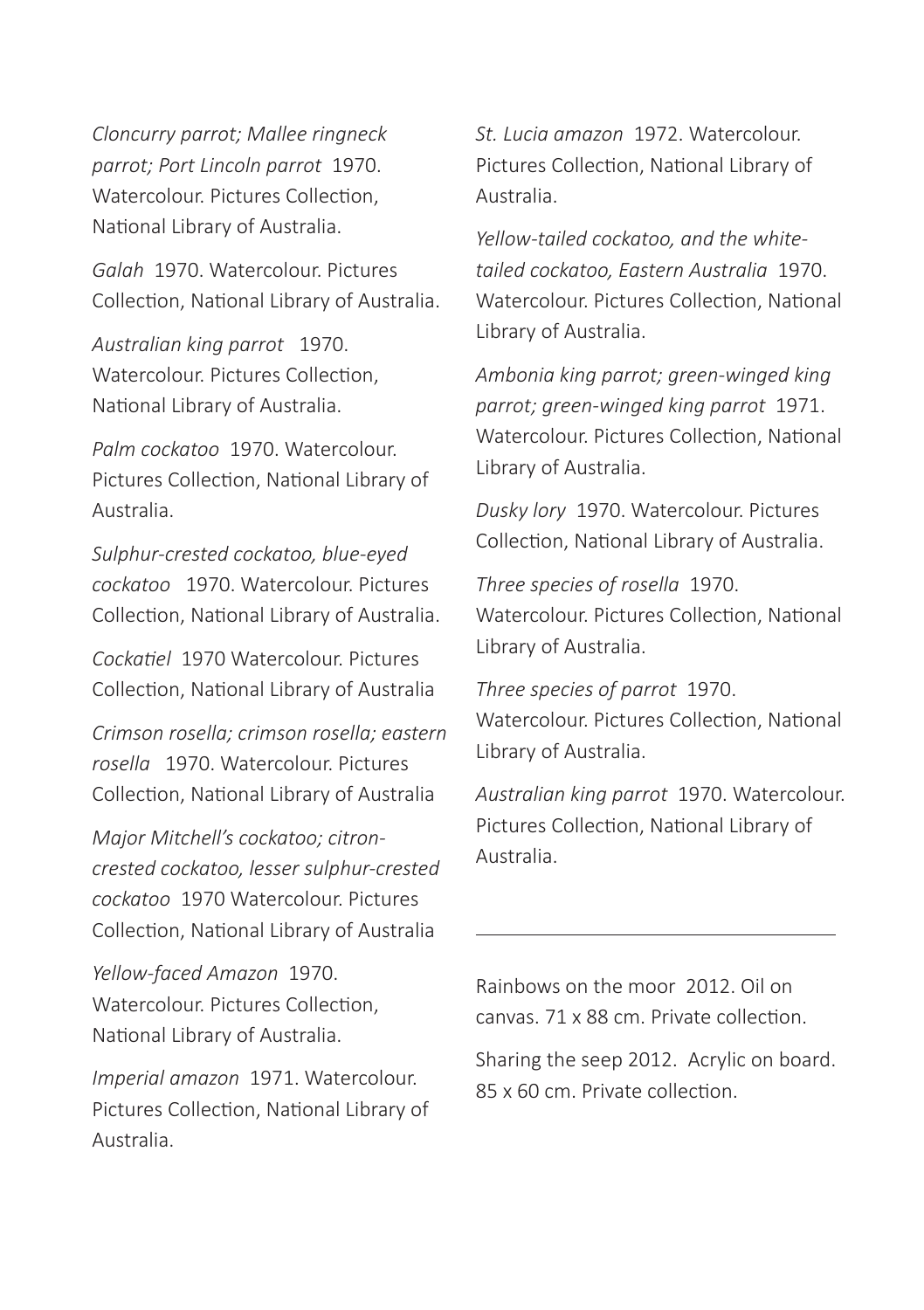

Installation photograph of *William T. Cooper: Brought to life* at Artspace Mackay, Mackay Regional Council 2017.